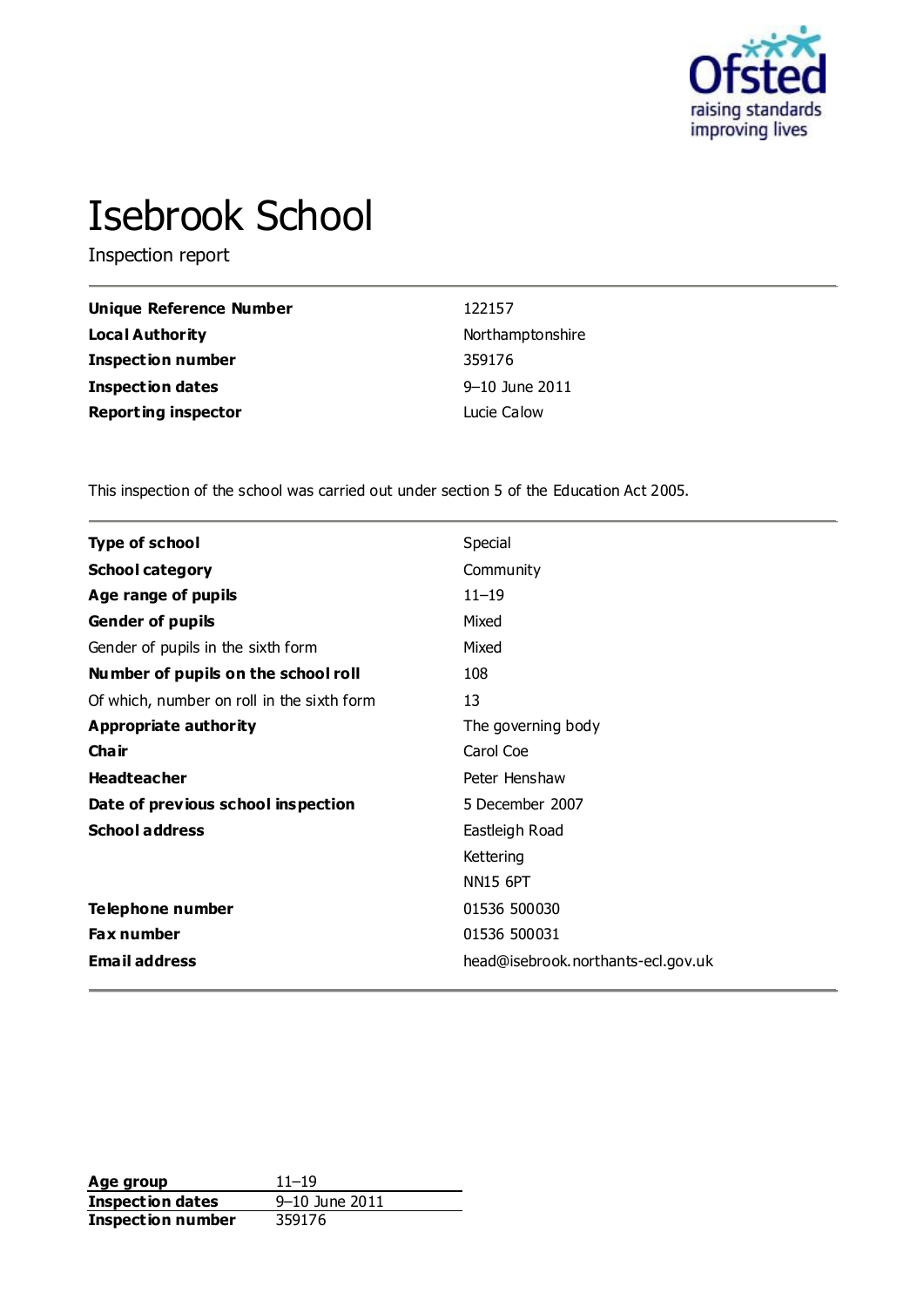The Office for Standards in Education, Children's Services and Skills (Ofsted) regulates and inspects to achieve excellence in the care of children and young people, and in education and skills for learners of all ages. It regulates and inspects childcare and children's social care, and inspects the Children and Family Court Advisory Support Service (Cafcass), schools, colleges, initial teacher training, work-based learning and skills training, adult and community learning, and education and training in prisons and other secure establishments. It assesses council children's services, and inspects services for looked after children, safeguarding and child protection.

Further copies of this report are obtainable from the school. Under the Education Act 2005, the school must provide a copy of this report free of charge to certain categories of people. A charge not exceeding the full cost of reproduction may be made for any other copies supplied.

If you would like a copy of this document in a different format, such as large print or Braille, please telephone 0300 123 4234, or email **[enquiries@ofsted.gov.uk](mailto:enquiries@ofsted.gov.uk)**.

You may copy all or parts of this document for non-commercial educational purposes, as long as you give details of the source and date of publication and do not alter the documentation in any way.

To receive regular email alerts about new publications, including survey reports and school inspection reports, please visit our website and go to 'Subscribe'.

Royal Exchange Buildings St Ann's Square Manchester M2 7LA T: 0300 123 4234 Textphone: 0161 618 8524 E: **[enquiries@ofsted.gov.uk](mailto:enquiries@ofsted.gov.uk)**

W: **[www.ofsted.gov.uk](http://www.ofsted.gov.uk/)**

© Crown copyright 2011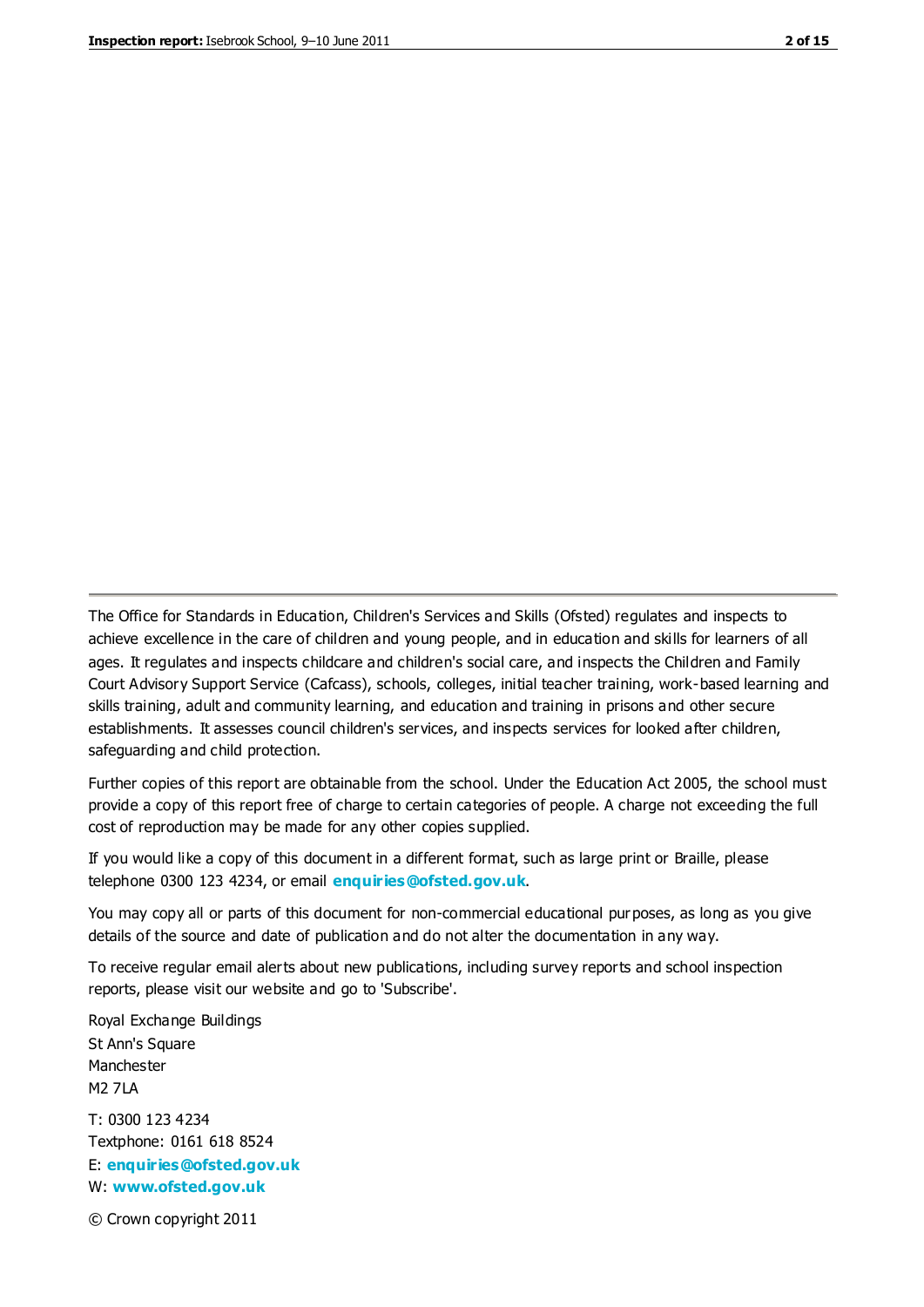# **Introduction**

This inspection was carried out by two additional inspectors. Ten lessons were observed and other activities, in which 13 teachers were seen, took place. Meetings were held with students, members of the school leadership team and other key staff and with representatives of the governing body. Inspectors observed the school's work and looked at arrangements for safeguarding, a wide range of documentation including the school's self-evaluation form, progress tracking data, a range of policies and local authority reports. They analysed 24 parent and carer questionnaires and considered 53 student and 52 staff questionnaires.

The inspection team reviewed many aspects of the school's work. It looked in detail at a number of key areas.

- What rate of progress do students make from their individual starting points and how does this lead to appropriate qualifications?
- $\blacksquare$  How successful has the sixth form been in securing high quality provision and outcomes for its students?
- $\blacksquare$  How effectively does the school evaluate its own strengths and areas for development in order to bring about improvements?

# **Information about the school**

Isebrook provides special school education to students with significant to severe learning disabilities. As such it is smaller than most secondary schools. It holds specialist school status for cognition and learning. All students have a statement of special educational needs representing a wide-ranging population including severe learning disability, autistic spectrum disorder, social and emotional difficulties, challenging behaviour and moderate learning disabilities. The school makes a specialist provision for some of its autistic students and many more who are taught within class groups also have autism. School numbers have increased each year since the previous inspection. There are more boys than girls with approximately one third being girls. More students than average start or leave the school at times other than at the beginning or end of a key stage. Most students are of White British heritage with a small proportion from minority ethnic heritage and a very few who speak English as an additional language. A high proportion of students are known to be eligible for free school meals (approximately three times the national average). The school has achieved a Healthy Schools award, Investors in People, a Basic Skills Quality mark and an Active Sports mark.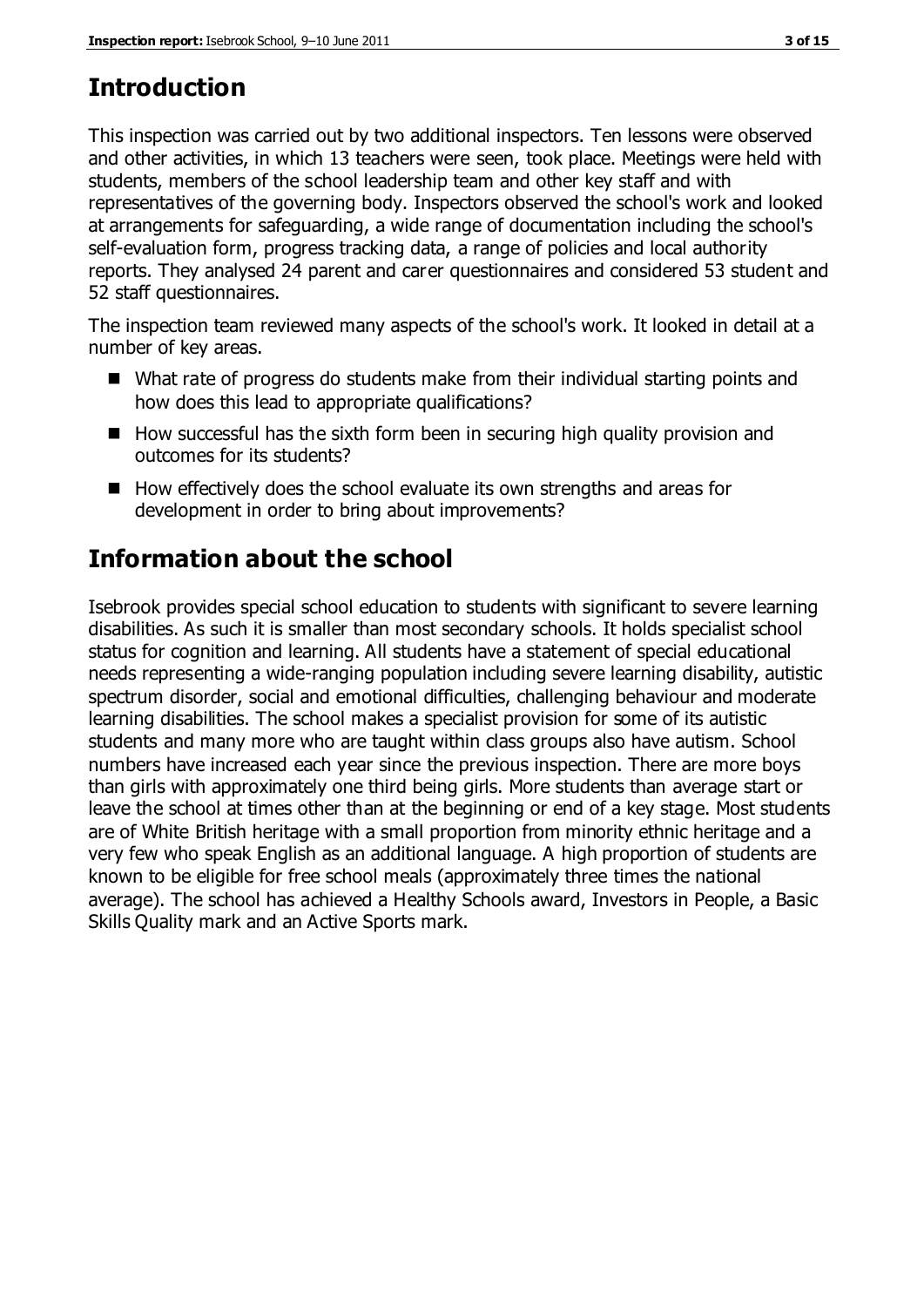## **Inspection judgements**

| Overall effectiveness: how good is the school? |  |
|------------------------------------------------|--|
|------------------------------------------------|--|

#### **The school's capacity for sustained improvement 1**

#### **Main findings**

This outstanding school provides an extremely personalised education for its students built around their highly specific individual needs. Students make outstanding progress because a very personalised curriculum is matched with equally high quality care, guidance and support. As a consequence, they are quickly enabled to engage with learning and go on to make clear academic progress. Students meet, and many exceed, challenging school targets. This is especially true for the significant number of students who join the school part way through a year or key stage following a disrupted experience at previous schools and who have been excluded, or at risk of exclusion. Isebrook offers a wide range of accredited courses suited to the varying ability levels of students and frequently reviews them in light of individual needs and talents. The most academically able students meet with success in some GCSE courses such as in art and science. While the accreditation currently available is suitable for students engaged on them, the school does not yet provide this high level accreditation in all subjects.

Inspectors observed students to be polite, attentive in lessons and well-behaved including those with social and emotional difficulties. Good behaviour in lessons is achieved through effective personal relationships with adults. Some students at Isebrook exhibit challenging behaviour and the school has good strategies to meet these needs. There is some tension between effective strategies to meet the particular needs of individuals and the need for consistent procedures and responses for the management of behaviour across the school community. The school is addressing these issues, for example by providing a 'share box' and 'anti-bullying team' as a means of ensuring open dialogue about issues which cause concern. Some teachers have developed effective merit systems to recognise and reward good behaviour, effort and achievement in their lessons and in marking work. These complement school-wide procedures. However, they are not consistent across subjects.

There are striking examples of how motivated and enthusiastic students make a notable contribution to the school and wider community. These include the frankness with which school council members discuss issues, giving balanced views and strongly held opinions; the impression students make on local employers through work experience placements; enthusiastic engagement with special events, and support for each other in taking on personal challenge. Students have made an excellent contribution to the development and presentation of school grounds.

Attendance is below average for the student population as a whole. However, many students attend very well and a significant number improve during their time at the school. The school has excellent systems for engaging with parents and carers including over issues of attendance. Reasons for absence are scrutinised on a very regular basis.

Senior leaders are meticulous in their approach to monitoring and analysing school data and self-evaluation. Quite rightly, the school uses a number of systems to judge the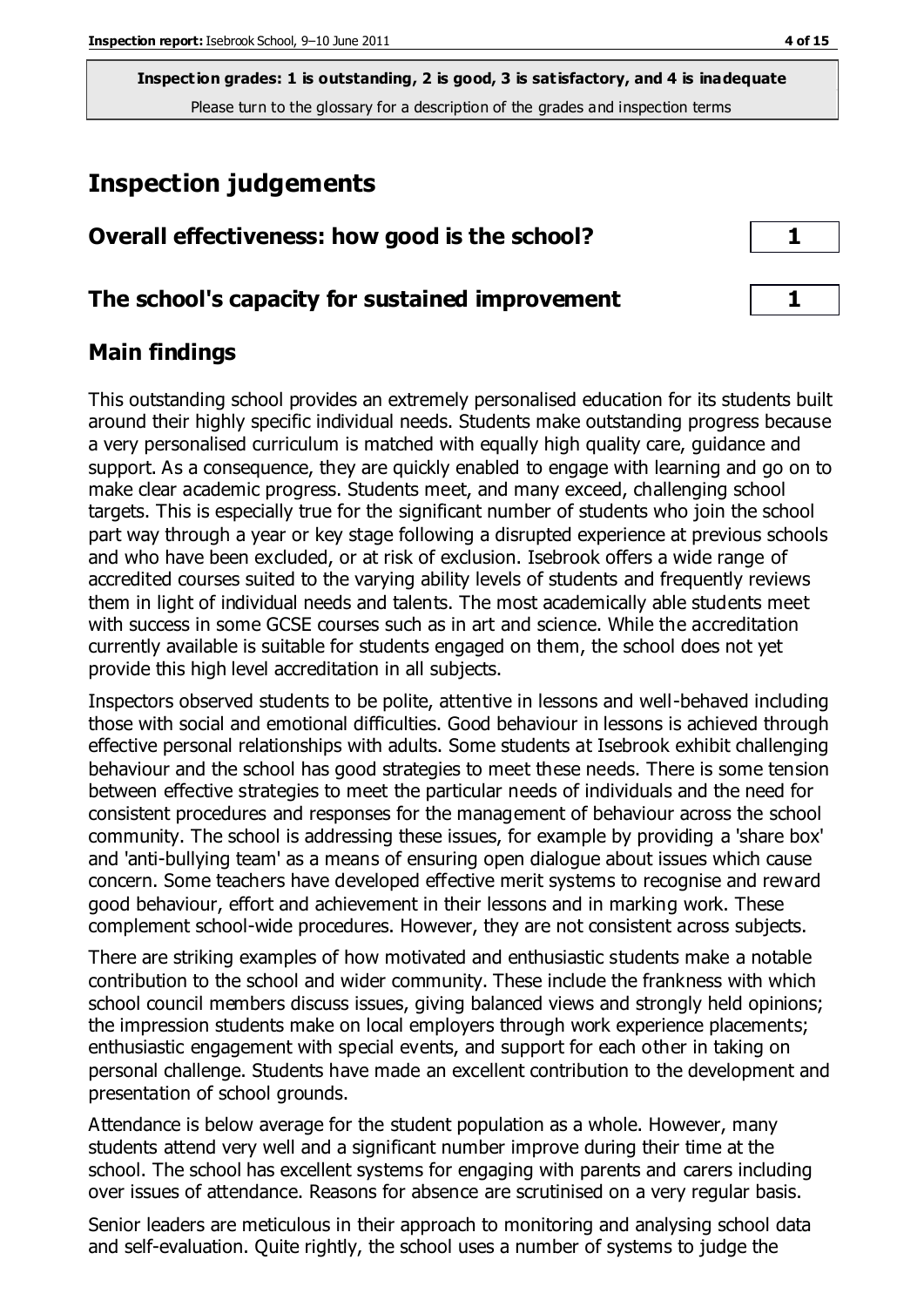progress its students make and brings them together so that a complete and full overview is secured. On the occasions when some variation has been identified between groups in the amount of progress being made the school takes effective steps to close the gap. For example, it was found that boys made less progress than girls in literacy and so a programme of reading and spelling support was implemented to raise attainment of all, and particularly of boys. Senior leaders are well aware both of the usefulness of group data analysis and the need to consider individual student circumstance in assessing how effectively the school is meeting student need or what more could be done.

The school's outstanding capacity to sustain improvement is evident in the improvements it has made since the time of its previous inspection. For example, it now provides an outstanding curriculum and outstanding care, guidance and support to students. At the time of the previous inspection the sixth form was at a pilot stage and during the intervening three years it has been well established and is an effective, good quality resource. This is clear evidence of outstanding leadership and management and the school's capacity to improve further.

## **What does the school need to do to improve further?**

- Ensure that effective responses to individual behavioural needs are fully understood and that systems for more general behaviour management are consistently applied.
- $\blacksquare$  Secure the best possible results for all students by:
	- continuing to review the range of accreditation available to students especially those who are most able
	- accelerating the rate at which individual barriers to high levels of attendance are overcome.

## **Outcomes for individuals and groups of pupils 1**

In line with their special educational needs and learning disabilities, students enter the school with attainment well below the national average. A significant number also enter the school having experienced turbulence in their previous education and, for a very few, the school has needed to make extremely individualised provision including dedicated spaces and staffing. Some students reach average attainment in some subjects and the vast majority make good or better academic progress against challenging, school-based targets. This represents outstanding progress overall because of low starting points.

Teachers secure good and outstanding progress in lessons by planning interesting activities which engage students' interest and by stretching students through questioning and individual challenge and support. Staff know their students well and develop effective relationships with them. These effective personal relationships are key to the progress students make in both their academic and social and emotional development. Students say they value active lessons the most and these are also effective at re-engaging those who have been disaffected in the past.

Students make good progress in their spiritual, moral, social and cultural development. In particular their social development is strong and spirituality is encouraged through arts and creativity across the curriculum. Students know right from wrong and embrace new experiences with enthusiasm, for example the off-site sports event observed by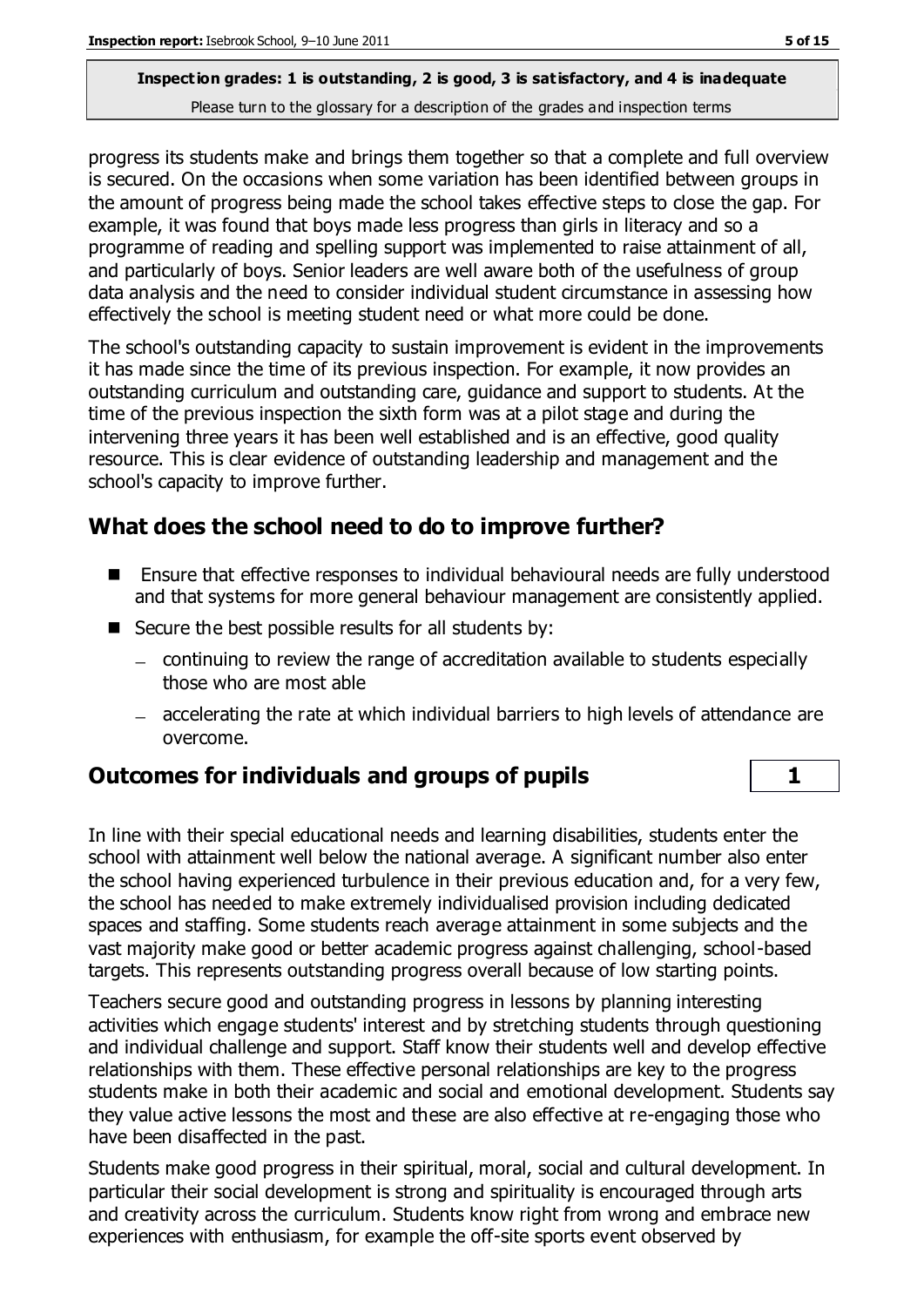inspectors. Assemblies make good use of outside speakers to broaden students' understanding of diversity.

It is because students develop an understanding of right and wrong that they are concerned about incidents of poor behaviour and are rightly engaging with a school wide effort to improve behaviour further. They report feeling safe in school and confident that staff deal with any issues and that they know who to go to if they need help.

The extent to which students adopt healthy lifestyles is well supported by the curriculum for personal, social and health education and by the extent of physical activity and opportunity offered by the school. The latter include swimming for students in Years 7 and 8 and 'warm water swimming' for the small number of students who require it. Students have a clear understanding of a healthy diet and are taught about the dangers of smoking and drugs and they value relationships education. On-site nutrition is adequate.

Students make an outstanding contribution to the school community as seen through their involvement in developing school grounds and the new build. They are confident and proud to have done this. They value and engage enthusiastically with off-site activities. Their contributions, for example on work experience placements, are highly valued. They are able to contribute to their own learning reviews through person-centred planning.

| Pupils' achievement and the extent to which they enjoy their learning                                                     | 1                       |
|---------------------------------------------------------------------------------------------------------------------------|-------------------------|
| Taking into account:<br>Pupils' attainment <sup>1</sup>                                                                   | $\ast$                  |
| The quality of pupils' learning and their progress                                                                        | 1                       |
| The quality of learning for pupils with special educational needs and/or disabilities<br>and their progress               | $\mathbf{1}$            |
| The extent to which pupils feel safe                                                                                      | $\overline{2}$          |
| Pupils' behaviour                                                                                                         | $\overline{\mathbf{2}}$ |
| The extent to which pupils adopt healthy lifestyles                                                                       | $\overline{\mathbf{2}}$ |
| The extent to which pupils contribute to the school and wider community                                                   |                         |
| The extent to which pupils develop workplace and other skills that will contribute to<br>their future economic well-being |                         |
| Taking into account:<br>Pupils' attendance <sup>1</sup>                                                                   | 3                       |
| The extent of pupils' spiritual, moral, social and cultural development                                                   | 2                       |

These are the grades for pupils' outcomes

<sup>1</sup> The grades for attainment and attendance are: 1 is high; 2 is above average; 3 is broadly average; and 4 is low

\* In some special schools inspectors do not make a judgement about attainment in relation to expectations of the pupils' age.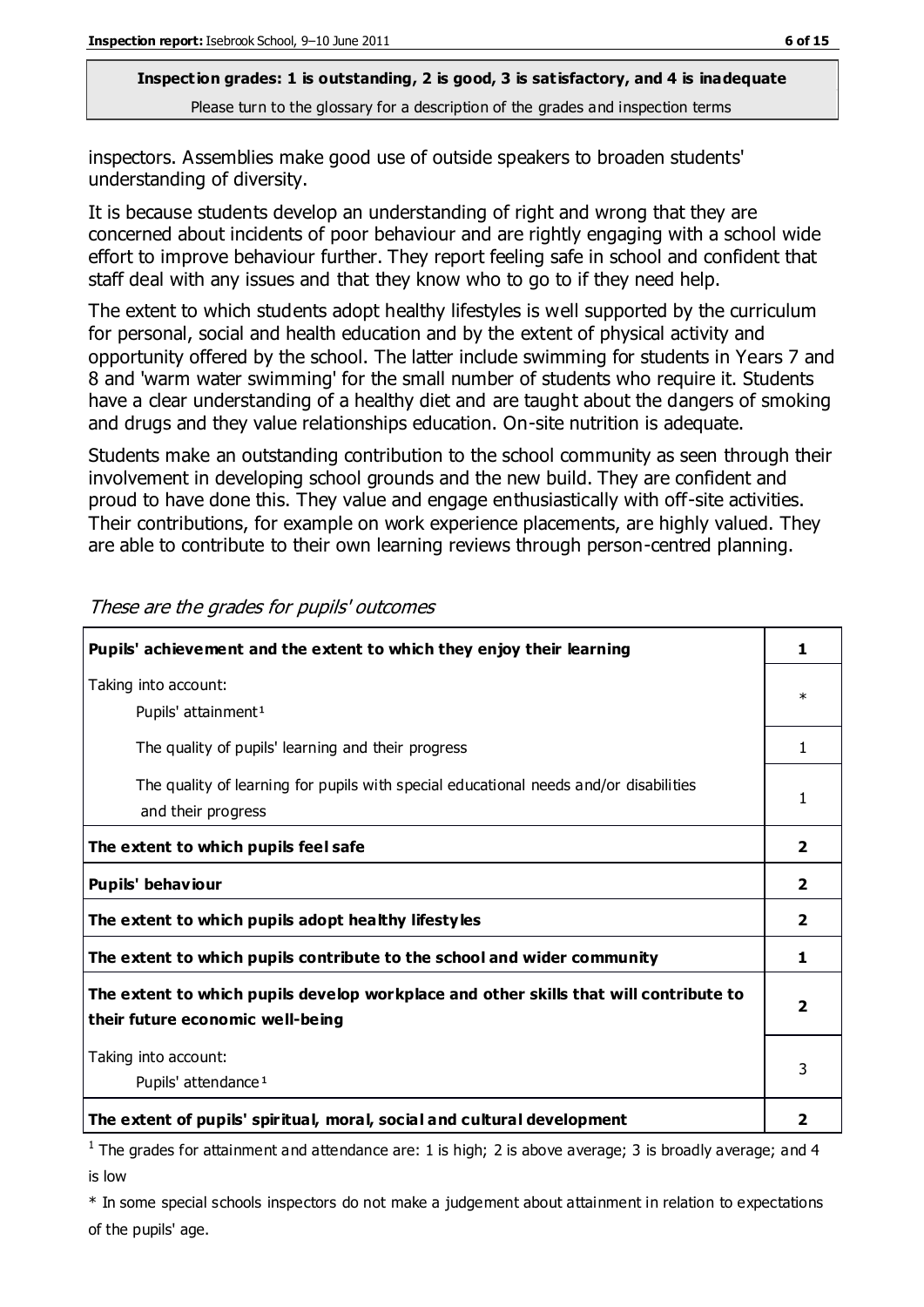#### **How effective is the provision?**

The large majority of teaching is good and much of it is outstanding. Students with both moderate and severe learning disabilities are very well challenged in lessons by teachers with sound subject knowledge. High expectations of individual progress are evident in classrooms.

In the best lessons activities are stimulating and well structured to lead students thinking on. Delivery is well paced and students are enthused to take part. Good use of assessment is most clearly evident in how teachers adapt activities and learning levels to suit the needs and abilities of their students. Resources are interesting and support staff are effectively deployed. Written use of assessment in planning and in marking work is more variable with some teachers providing helpful comments to deepen students' understanding of what they need to improve and others only providing annotation for adults.

The curriculum is well balanced, broad, extensive and exceptionally flexible around specific student needs. This is reflected in individual learning plans. A very strong work related learning programme has an exceptional impact on student opportunities. The curriculum brings together a diverse range of experience and individual requirements such as therapy and vocational courses and provides students with many memorable experiences. Further opportunities for enrichment are supported through the extended day; they include afterschool clubs for sports, cookery and information and communication technology (ICT) through which social skills are developed further. The school has effective partnership arrangements, for example with a local college, in delivering vocational courses.

The level of care, guidance and support available to students is outstanding because provision is so personally tailored to meet individual needs. The intensive needs of specific students, for example, those with autism or physical disability, are met with personalised packages of support. Students are well supported when they join the school and in preparing to leave. Highly personalised provision is balanced with open opportunities to all, for example, nurse drop-in sessions.

| The quality of teaching                                                                                    |  |
|------------------------------------------------------------------------------------------------------------|--|
| Taking into account:<br>The use of assessment to support learning                                          |  |
| The extent to which the curriculum meets pupils' needs, including, where relevant,<br>through partnerships |  |
| The effectiveness of care, guidance and support                                                            |  |

These are the grades for the quality of provision

## **How effective are leadership and management?**

Extremely strong leadership and management have brought about several improvements to the school. This has included establishing an effective sixth form and improving on recommendations from the school's previous inspection report. The school adapts key areas of provision in response to the frequently changing needs and numbers of the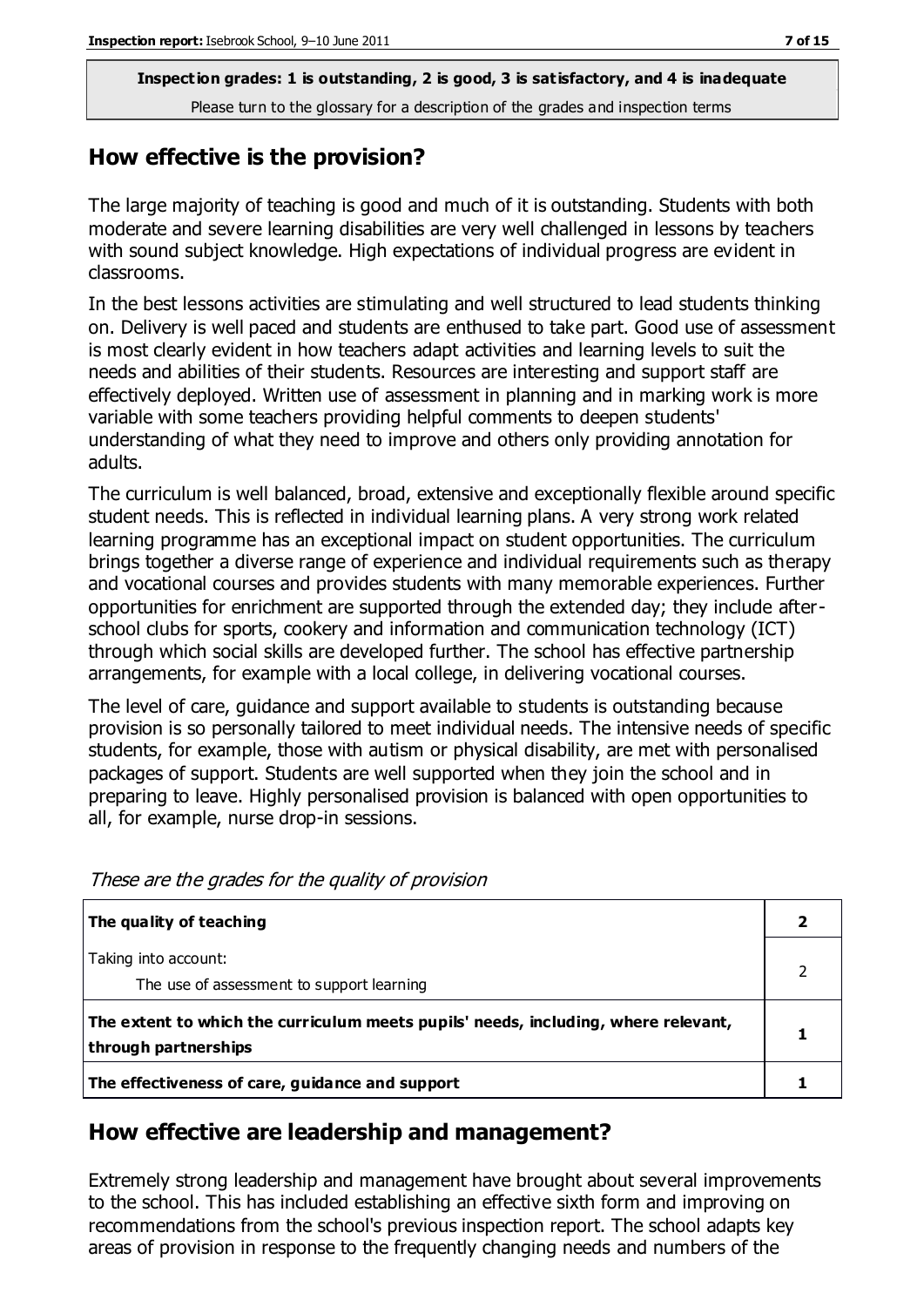school's population. As a consequence the school has an outstanding capacity to sustain further improvement.

The meticulous way in which senior leaders and managers use and scrutinise data is particularly impressive and thorough. They maintain a focus on bringing about improved opportunity and resources for their students. For example, specialist school funding has secured a new improved building, additional communication resources particularly for students with autism or a severe learning disability, and targeted literacy resources.

The work of the governing body to support and add challenge to the school is outstanding because it is thorough, the governing body is well organised and includes members with a range of highly appropriate skills. Governors are frequent visitors who know and understand the school's work keenly. The work of committees is instrumental in identifying key issues within the school and bringing them to the attention of the governing body as a whole.

Safeguarding procedures are thorough. Policies and procedures provide a clear and detailed framework to staff and extended training is timely and established. Lead staff are very effective in identifying risks and taking follow-up action. The school works effectively with partner agencies and issues on how to stay safe are built into the curriculum. Risk assessments are robust.

The school has developed highly effective systems for engaging with parents and carers. It has clear systems for sharing information including by text and email, through review processes and through the work of the parent support worker. Liaison between school and home has had a clear impact on students' development and well-being, with some students improving their attendance as a result and a high level of engagement with annual review processes.

In line with the highly personalised approach which marks out the curriculum and care, guidance and support, the effectiveness with which the school promotes equal opportunity and tackles discrimination is outstanding. This is because all students are enabled to make good and better progress from their individual starting points. The school reviews all of its data closely to ensure that all groups of students do well and to tackle any emerging issues which might suggest a variance from expectation. The school can point to striking examples of meeting the very high and intense needs of students who have been excluded or at risk of exclusion from previous schools.

Good strategies to develop community cohesion are based on solid planning and a clear understanding of the school's own context. The school makes particular arrangements to ensure that students are able to take part in available activities regardless of their socioeconomic backgrounds. The school is a frequent venue for many community activities. Diversity awareness is raised, for example, through assemblies and the school has established three international links.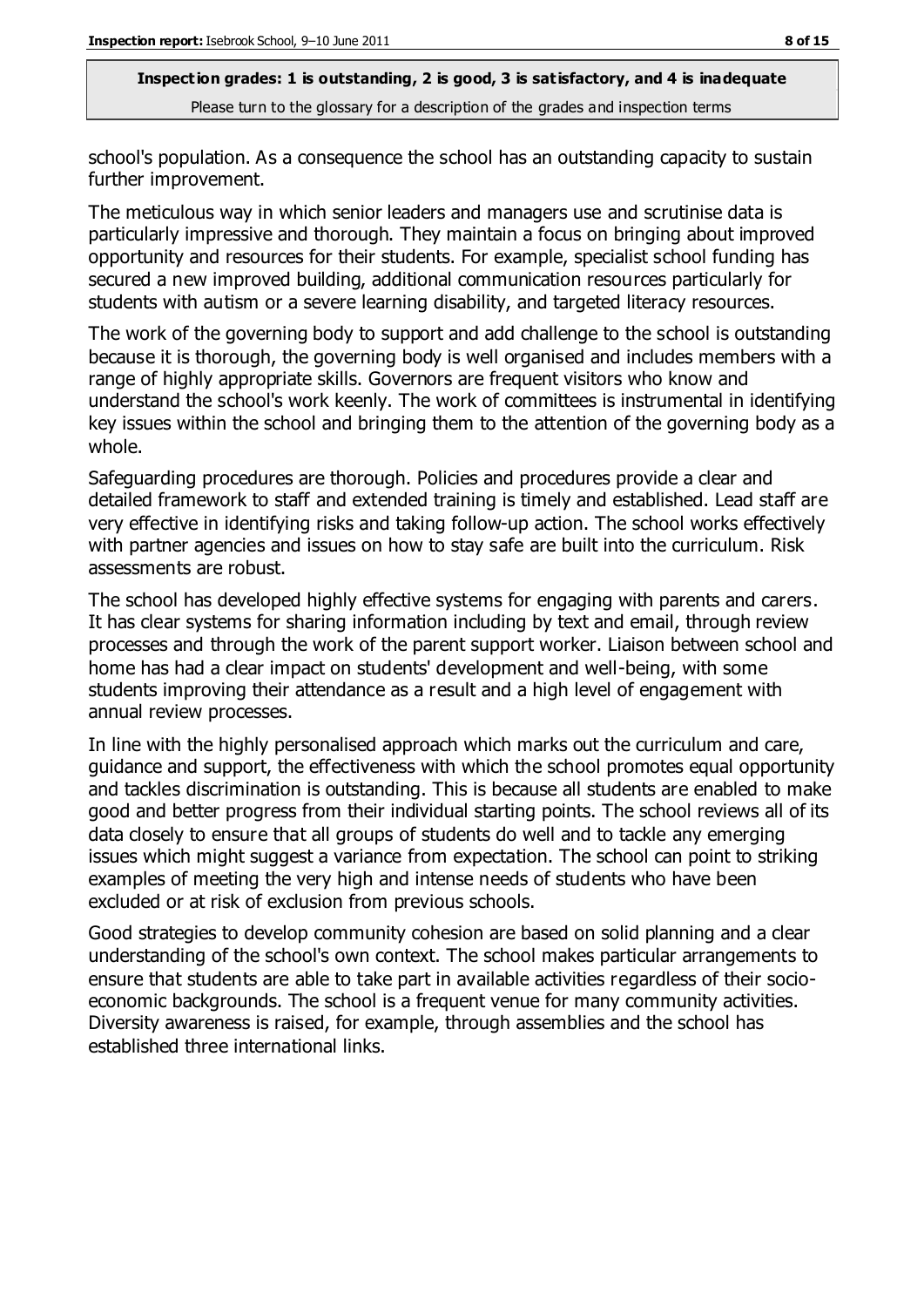**Inspection grades: 1 is outstanding, 2 is good, 3 is satisfactory, and 4 is inadequate**

Please turn to the glossary for a description of the grades and inspection terms

These are the grades for leadership and management

| The effectiveness of leadership and management in embedding ambition and driving<br>improvement                                                                  |                |
|------------------------------------------------------------------------------------------------------------------------------------------------------------------|----------------|
| Taking into account:<br>The leadership and management of teaching and learning                                                                                   | 2              |
| The effectiveness of the governing body in challenging and supporting the<br>school so that weaknesses are tackled decisively and statutory responsibilities met | 1              |
| The effectiveness of the school's engagement with parents and carers                                                                                             | 1              |
| The effectiveness of partnerships in promoting learning and well-being                                                                                           | 1              |
| The effectiveness with which the school promotes equality of opportunity and tackles<br>discrimination                                                           | 1              |
| The effectiveness of safeguarding procedures                                                                                                                     | $\overline{2}$ |
| The effectiveness with which the school promotes community cohesion                                                                                              | 2              |
| The effectiveness with which the school deploys resources to achieve value for money                                                                             | 1              |

#### **Sixth form**

Isebrook sixth form is housed in a new extension and the facilities are spacious and provide an appropriate environment for the development of students' social skills as well as specific course skills. For example there is a new hairdressing and beauty area with sinks and seating so that qualified staff can teach this vocational course. All students who enter the sixth form currently come through the main body of the school and are usually students with higher needs or who lack the confidence to progress to college immediately following Key Stage 4. Most do make a successful transition to college by the end of Year 13.

The curriculum is personalised so that students can follow course elements of particular interest as well as maintaining key skills in English. Courses are structured so that they promote good progress. For example, students who leave Key Stage 4 with entry level one qualifications follow entry level three courses in their chosen areas. Bespoke courses such as equine skills and driving are sourced for students with specific needs. Students are encouraged to become independent and confident young adults with due regard to responsibilities such as supporting younger students during off-site events. They follow an enriching number of activities off-site which are often developed in partnership with other providers such as local colleges and other schools.

The sixth form leader has worked with the senior leadership team to establish a very effective provision since the initial pilot scheme. This represents outstanding leadership and management. Systems are established to monitor how well students are doing including their level of engagement. New initiatives for improvement such as the hairdressing and beauty salon are focused on improving opportunity for further education and work after students have left. Attention to progress is given an appropriately high profile incorporating social and personal skills and relevant accreditation. Students are involved in decision-making.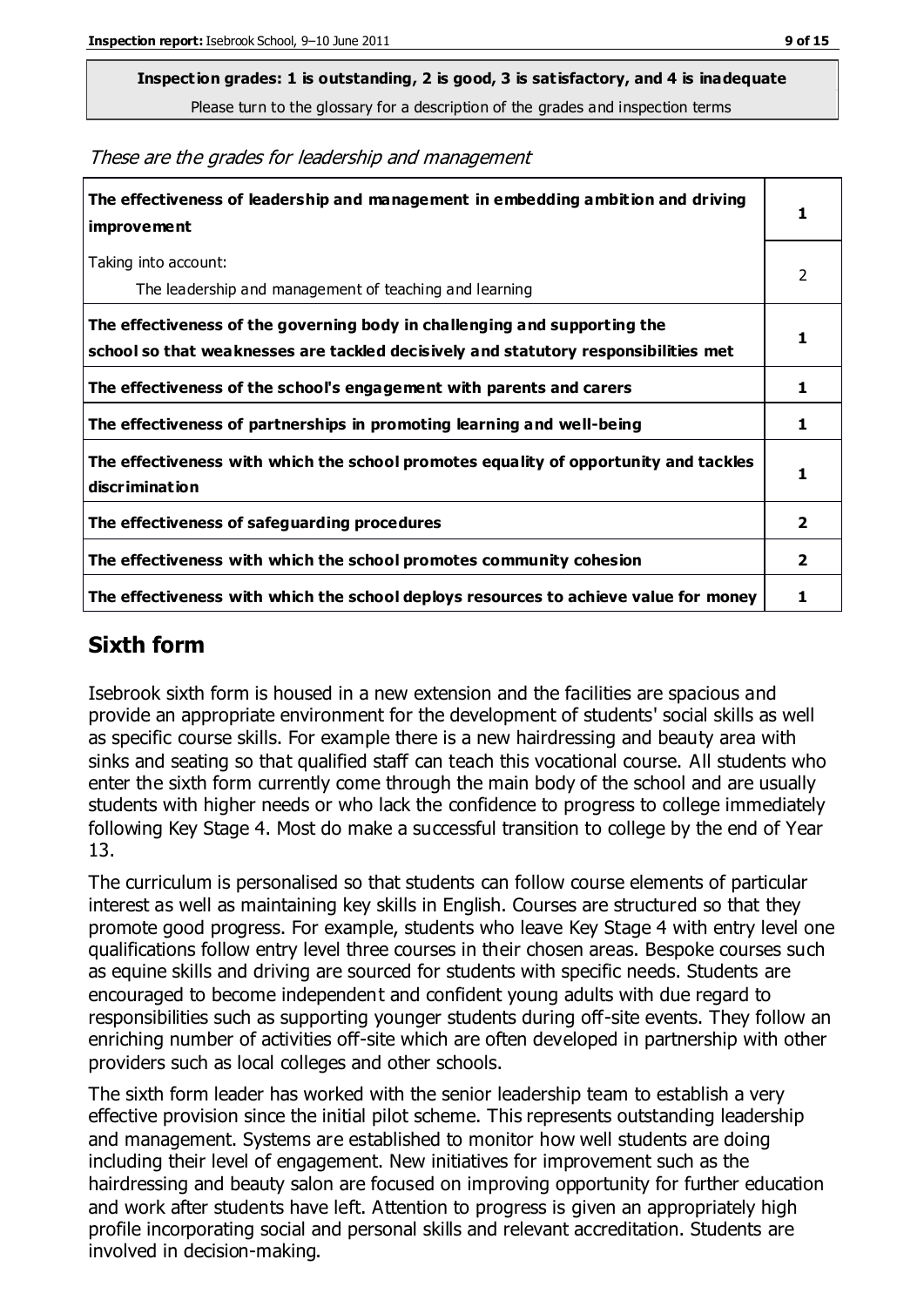These are the grades for the sixth form

| Overall effectiveness of the sixth form     |  |
|---------------------------------------------|--|
| Taking into account:                        |  |
| Outcomes for students in the sixth form     |  |
| The quality of provision in the sixth form  |  |
| Leadership and management of the sixth form |  |

#### **Views of parents and carers**

All parents and carers who responded to the questionnaire agreed that their children are happy at school and that good teaching results in good progress about which they are well informed. Inspectors found that progress is outstanding because academic progress is accompanied by progress in key personal and social skills. A few parents do not feel the school takes enough account of their suggestions or concerns. An equally small number of parents disagree that the school deals effectively with unacceptable behaviour or that the school encourages a healthy lifestyle. Inspectors found behaviour to be good overall but have asked the school to make some improvements. Healthy lifestyles are most effectively encouraged through physical activity and through personal and social health education and less so through nutrition.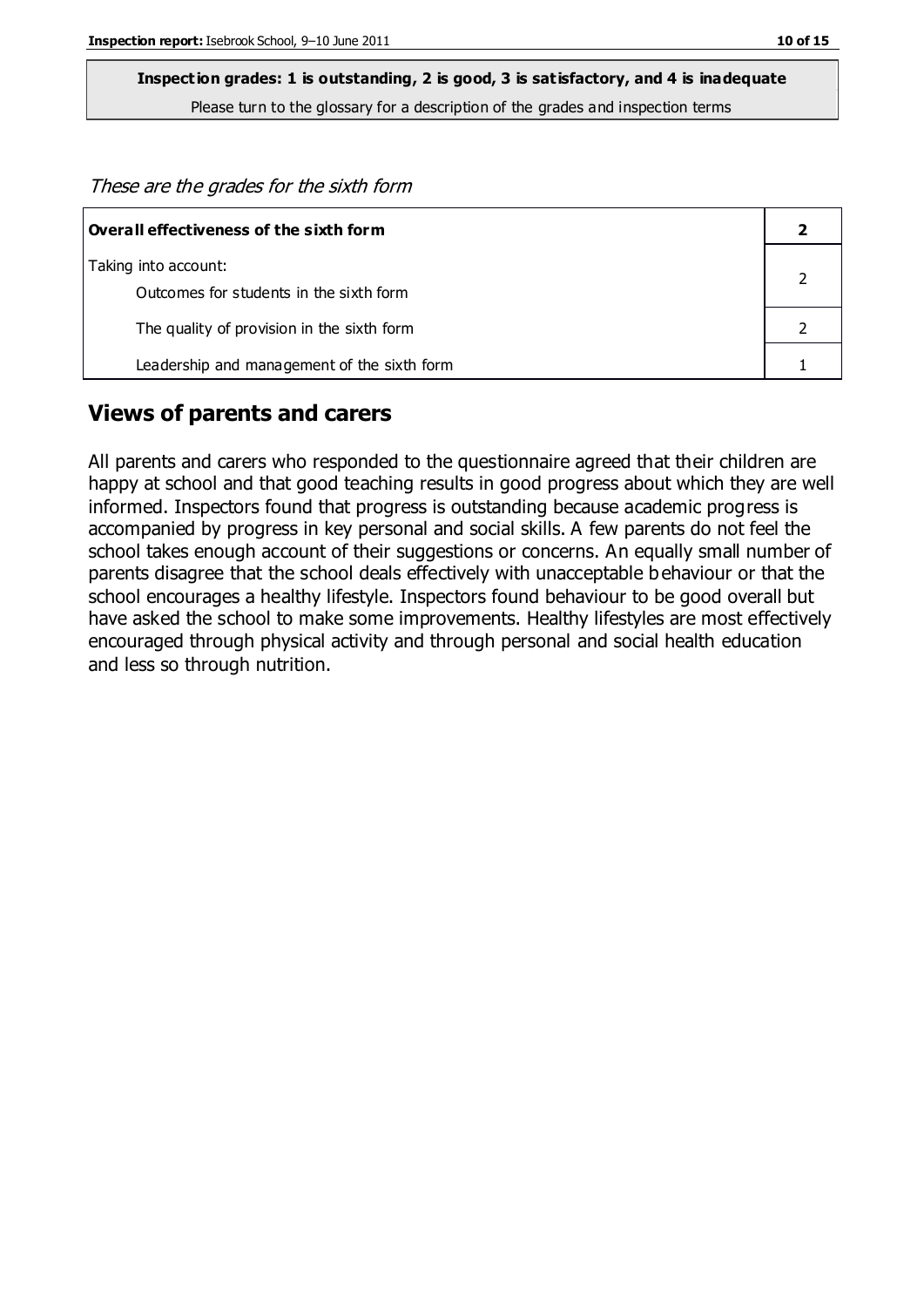#### **Responses from parents and carers to Ofsted's questionnaire**

Ofsted invited all the registered parents and carers of pupils registered at Isebrook School to complete a questionnaire about their views of the school.

In the questionnaire, parents and carers were asked to record how strongly they agreed with 13 stateme nts about the school. The inspection team received 24 completed questionnaires by the end of the on-site inspection. In total, there are 108 pupils registered at the school.

| <b>Statements</b>                                                                                                                                                                                                                                       | <b>Strongly</b><br>agree |               | <b>Agree</b> |               | <b>Disagree</b> |               | <b>Strongly</b><br>disagree |                |
|---------------------------------------------------------------------------------------------------------------------------------------------------------------------------------------------------------------------------------------------------------|--------------------------|---------------|--------------|---------------|-----------------|---------------|-----------------------------|----------------|
|                                                                                                                                                                                                                                                         | <b>Total</b>             | $\frac{0}{0}$ | <b>Total</b> | $\frac{0}{0}$ | <b>Total</b>    | $\frac{0}{0}$ | <b>Total</b>                | $\frac{0}{0}$  |
| My child enjoys school                                                                                                                                                                                                                                  | 11                       | 46            | 13           | 54            | 0               | 0             | $\mathbf 0$                 | $\mathbf 0$    |
| The school keeps my child<br>safe                                                                                                                                                                                                                       | 15                       | 63            | 9            | 38            | 0               | 0             | $\mathbf 0$                 | $\mathbf 0$    |
| My school informs me about<br>my child's progress                                                                                                                                                                                                       | 13                       | 54            | 11           | 46            | 0               | $\mathbf{0}$  | $\mathbf 0$                 | $\mathbf 0$    |
| My child is making enough<br>progress at this school                                                                                                                                                                                                    | 12                       | 50            | 12           | 50            | 0               | 0             | 0                           | $\mathbf 0$    |
| The teaching is good at this<br>school                                                                                                                                                                                                                  | 13                       | 57            | 10           | 43            | 0               | 0             | $\mathbf 0$                 | $\mathbf 0$    |
| The school helps me to<br>support my child's learning                                                                                                                                                                                                   | 10                       | 42            | 13           | 54            | 1               | 4             | $\mathbf 0$                 | $\mathbf 0$    |
| The school helps my child to<br>have a healthy lifestyle                                                                                                                                                                                                | 6                        | 25            | 16           | 67            | $\overline{2}$  | 8             | $\mathbf 0$                 | $\mathbf 0$    |
| The school makes sure that<br>my child is well prepared for<br>the future (for example<br>changing year group,<br>changing school, and for<br>children who are finishing<br>school, entering further or<br>higher education, or entering<br>employment) | 6                        | 25            | 15           | 63            | 1               | 4             | $\mathbf 0$                 | $\mathbf 0$    |
| The school meets my child's<br>particular needs                                                                                                                                                                                                         | 17                       | 71            | 6            | 25            | 1               | 4             | $\mathbf 0$                 | $\mathbf 0$    |
| The school deals effectively<br>with unacceptable behaviour                                                                                                                                                                                             | 11                       | 46            | 11           | 46            | $\overline{2}$  | 8             | $\mathbf 0$                 | 0              |
| The school takes account of<br>my suggestions and concerns                                                                                                                                                                                              | 10                       | 42            | 12           | 50            | $\overline{2}$  | 8             | 0                           | 0              |
| The school is led and<br>managed effectively                                                                                                                                                                                                            | 11                       | 48            | 11           | 48            | $\mathbf 0$     | $\mathbf 0$   | $\mathbf{1}$                | $\overline{4}$ |
| Overall, I am happy with my<br>child's experience at this<br>school                                                                                                                                                                                     | 15                       | 63            | 9            | 38            | $\pmb{0}$       | 0             | $\mathbf 0$                 | $\mathbf 0$    |

The table above summarises the responses that parents and carers made to each statement. The percentages indicate the proportion of parents and carers giving that response out of the total number of completed questionnaires. Where one or more parents and carers chose not to answer a particular question, the percentages will not add up to 100%.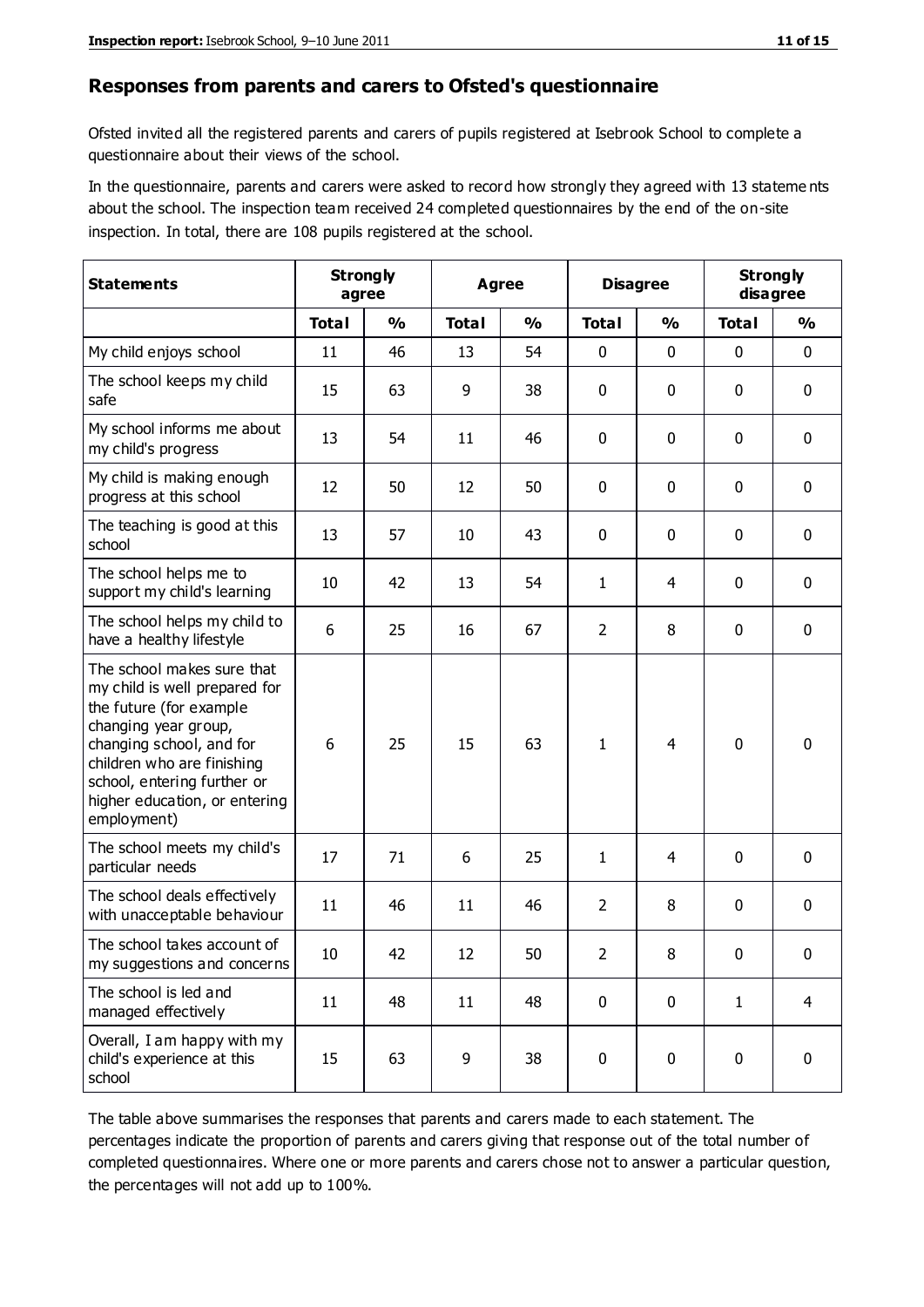## **Glossary**

| Grade   | <b>Judgement</b> | <b>Description</b>                                                                                                                                                                                                            |
|---------|------------------|-------------------------------------------------------------------------------------------------------------------------------------------------------------------------------------------------------------------------------|
| Grade 1 | Outstanding      | These features are highly effective. An outstanding school<br>provides exceptionally well for all its pupils' needs.                                                                                                          |
| Grade 2 | Good             | These are very positive features of a school. A school that<br>is good is serving its pupils well.                                                                                                                            |
| Grade 3 | Satisfactory     | These features are of reasonable quality. A satisfactory<br>school is providing adequately for its pupils.                                                                                                                    |
| Grade 4 | Inadequate       | These features are not of an acceptable standard. An<br>inadequate school needs to make significant improvement<br>in order to meet the needs of its pupils. Ofsted inspectors<br>will make further visits until it improves. |

#### **What inspection judgements mean**

#### **Overall effectiveness of schools**

|                       | Overall effectiveness judgement (percentage of schools) |      |                     |                   |
|-----------------------|---------------------------------------------------------|------|---------------------|-------------------|
| <b>Type of school</b> | <b>Outstanding</b>                                      | Good | <b>Satisfactory</b> | <b>Inadequate</b> |
| Nursery schools       | 46                                                      | 48   | 6                   |                   |
| Primary schools       | 6                                                       | 47   | 40                  | 7                 |
| Secondary schools     | 12                                                      | 39   | 38                  | 11                |
| Sixth forms           | 13                                                      | 42   | 41                  | 3                 |
| Special schools       | 28                                                      | 49   | 19                  | 4                 |
| Pupil referral units  | 14                                                      | 45   | 31                  | 10                |
| All schools           | 10                                                      | 46   | 37                  |                   |

New school inspection arrangements were introduced on 1 September 2009. This means that inspectors now make some additional judgements that were not made previously.

The data in the table above are for the period 1 September 2010 to 31 December 2010 and are consistent with the latest published official statistics about maintained school inspection outcomes (see **[www.ofsted.gov.uk](http://www.ofsted.gov.uk/)**).

The sample of schools inspected during 2010/11 was not representative of all schools nationally, as weaker schools are inspected more frequently than good or outstanding schools.

Percentages are rounded and do not always add exactly to 100.

Sixth form figures reflect the judgements made for the overall effectiveness of the sixth form in secondary schools, special schools and pupil referral units.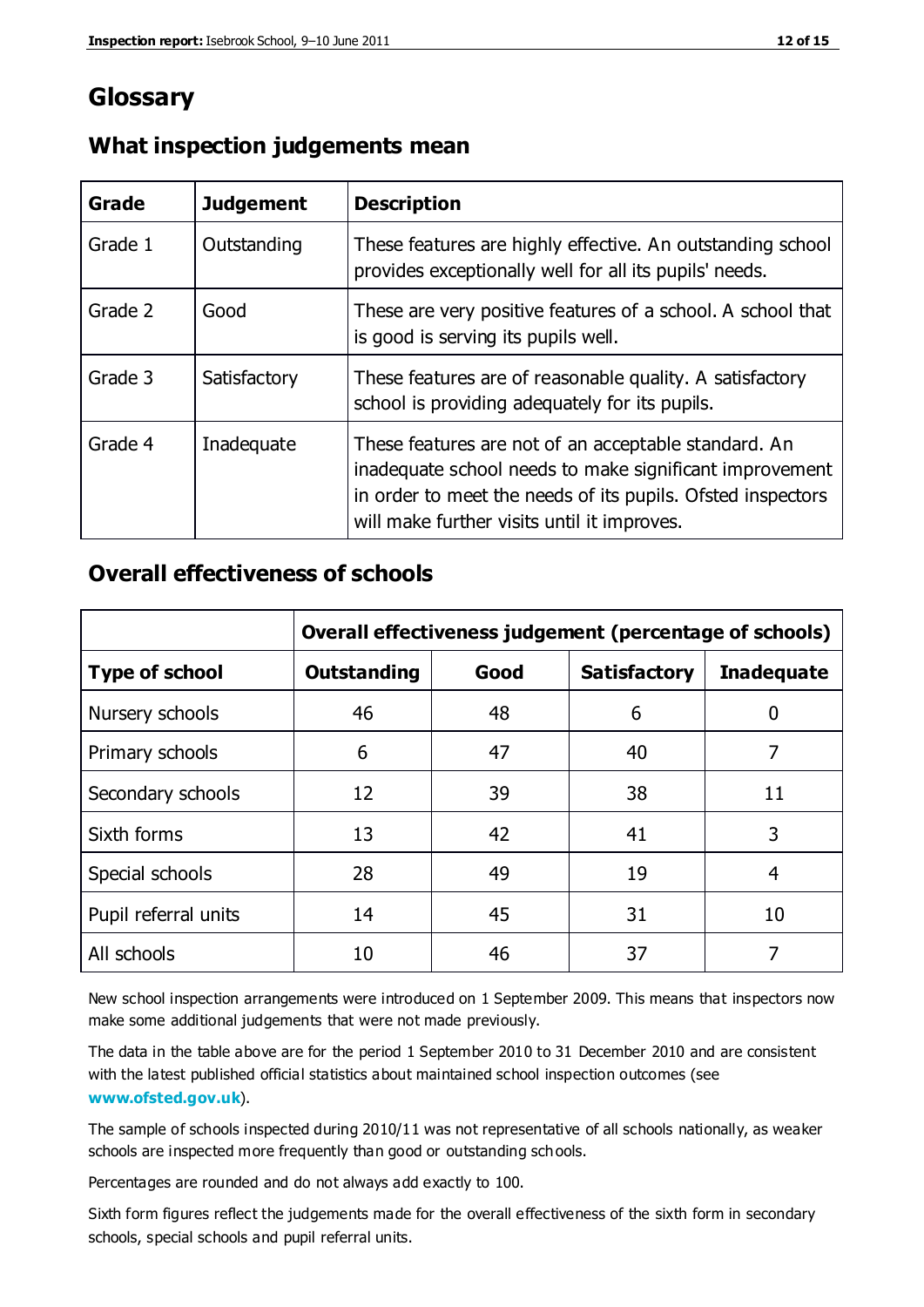## **Common terminology used by inspectors**

| Achievement:                  | the progress and success of a pupil in their learning,<br>development or training.                                                                                                                                                          |  |  |
|-------------------------------|---------------------------------------------------------------------------------------------------------------------------------------------------------------------------------------------------------------------------------------------|--|--|
| Attainment:                   | the standard of the pupils' work shown by test and<br>examination results and in lessons.                                                                                                                                                   |  |  |
| Capacity to improve:          | the proven ability of the school to continue<br>improving. Inspectors base this judgement on what<br>the school has accomplished so far and on the quality<br>of its systems to maintain improvement.                                       |  |  |
| Leadership and management:    | the contribution of all the staff with responsibilities,<br>not just the headteacher, to identifying priorities,<br>directing and motivating staff and running the school.                                                                  |  |  |
| Learning:                     | how well pupils acquire knowledge, develop their<br>understanding, learn and practise skills and are<br>developing their competence as learners.                                                                                            |  |  |
| <b>Overall effectiveness:</b> | inspectors form a judgement on a school's overall<br>effectiveness based on the findings from their<br>inspection of the school. The following judgements,<br>in particular, influence what the overall effectiveness<br>judgement will be. |  |  |
|                               | The school's capacity for sustained<br>improvement.                                                                                                                                                                                         |  |  |
|                               | Outcomes for individuals and groups of pupils.                                                                                                                                                                                              |  |  |
|                               | The quality of teaching.                                                                                                                                                                                                                    |  |  |
|                               | The extent to which the curriculum meets<br>pupils' needs, including, where relevant,<br>through partnerships.                                                                                                                              |  |  |
|                               | The effectiveness of care, guidance and<br>support.                                                                                                                                                                                         |  |  |
| Progress:                     | the rate at which pupils are learning in lessons and<br>over longer periods of time. It is often measured by<br>comparing the pupils' attainment at the end of a key                                                                        |  |  |

stage with their attainment when they started.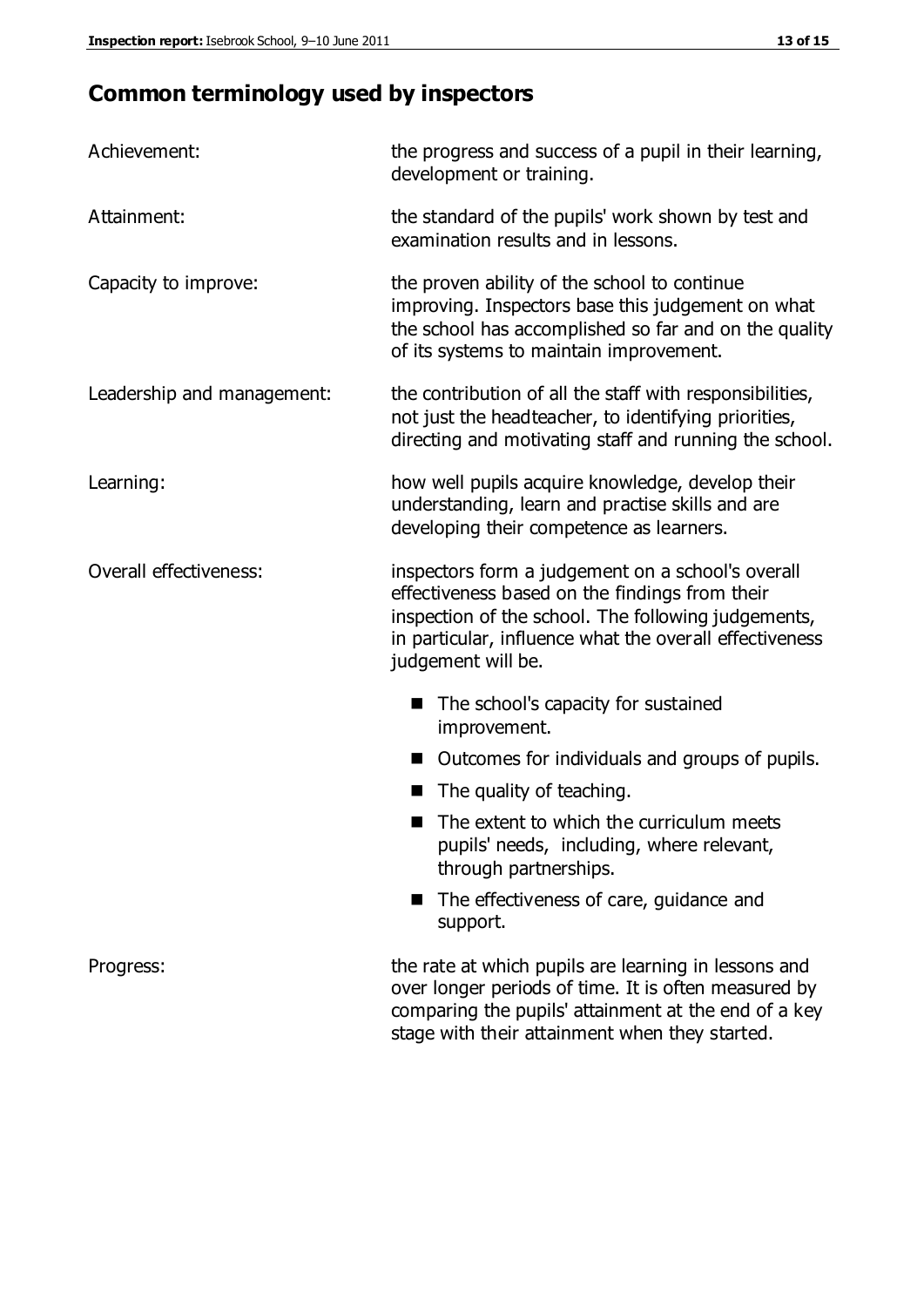#### **This letter is provided for the school, parents and carers to share with their children. It describes Ofsted's main findings from the inspection of their school.**

13 June 2011

#### Dear Students

#### **Inspection of Isebrook School, Kettering, NN15 6PT**

Thank you for the warm welcome you gave to me and my colleague when we visited your school. Thank you for contributing to the inspection by completing you questionnaires, and to school council members for meeting with me and to those of you who spoke to us during the inspection. This letter is to let you know what we found.

We are delighted to let you know that you go to an outstanding school where you make very good progress indeed. This is because your school and staff give you the individual help that you need. Changes are often made to what you are taught and how you are taught it, so that you are able to make the best progress possible. Your teachers do a good job and they are knowledgeable about their subjects and how to help you to learn. Mr Henshaw and senior staff look closely at all the information they have about your progress so that they know how well you are doing and how to help you do even better. There are lots of courses and examinations you can take. We think that those of you who do well at GCSE would benefit from having even more high level qualifications available to you.

We were particularly impressed by the way you contribute to your school and the local community. We found you to be polite and well behaved. You told us that you feel safe in school but that you are concerned about the behaviour of some students. Some of you also told us that you do not enjoy coming to school. We found that the school has good ways of securing good behaviour and that there is more work to do to make it even better. Some of you do not come to school as often as you should and that means you miss out on the good things the school has to offer. Some of you come to Isebrook more often than you have been to other schools and we are pleased about that.

We want your school to become even better and so we have asked your headteacher to

- make sure that there is a good balance between fair rules and having the particular help you need to behave well
- make sure you get the best results possible by thinking about the examinations you can take and by making sure you all come to school as often as you should.

All of you can help too, by letting staff know what you think works really well and by listening carefully to their advice.

Yours sincerely

Lucie Calow Lead inspector